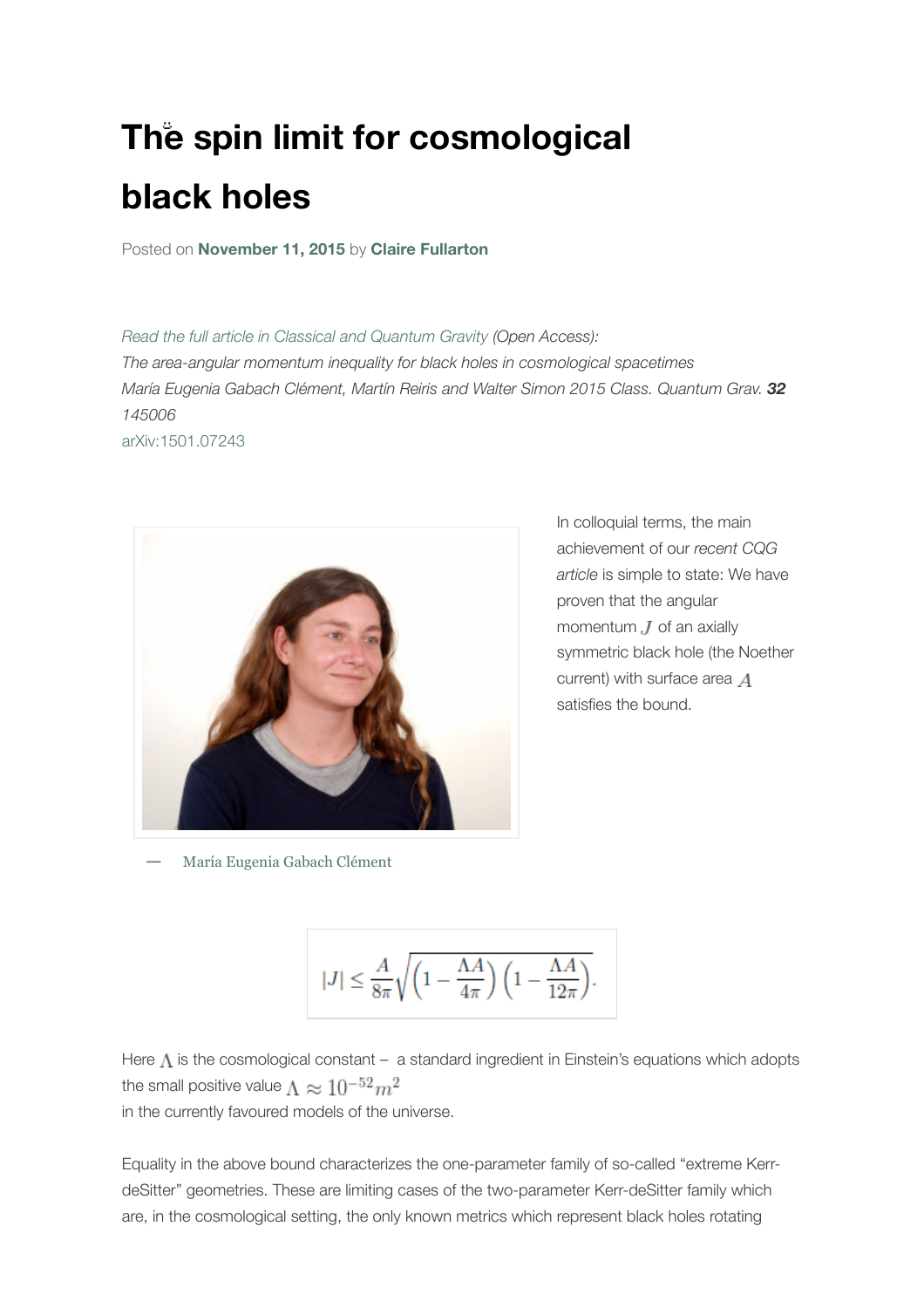stationarily (i.e. at constant speed). Moreover, by pure algebra, the above bound implies a universal bound  $|J|$   $\Lambda$  < 0.1703... on the angular momentum of black holes, which is saturated for one particular extreme Kerr-deSitter configuration.

Since the root in the above bound is less than one, our result strengthen[s its key predecessor](http://iopscience.iop.org/0264-9381/28/10/105014), namely  $8\pi |J| \leq A$ , which is sharp for extreme Kerr. As the cosmological expansion tends to "rip apart everything", it is not too surprising that it also destabilises spinning black holes, and hence reduces the allowed angular momentum. On the other hand, but even less surprising: The influence of  $\Lambda$  on this limit is a tiny one. Natural examples to illustrate this are black hole partners of binaries, whose spin can be inferred from the inspiralling material. Observations indicate that such black holes can approach the extreme Kerr (de-Sitter) limit very closely, in fact up a few percent, or up to observational uncertanities. However, the observed and already "baptized" holes (such as



**—** [Martín Reiris](http://www.aei.mpg.de/~martin/)

GRS 1915+105) have only a few solar masses and hence areas  $A \approx 10^9 m^2$ , which is negligible compared to the value of  $\Lambda^{-1}$  given above. The same applies even to the largest black hole near the centre of our galaxy for which  $A \approx 10^{21} m^2$ , while its spin is unknown. In fact the root in our inequality will only become relevant for hypothetical giant black holes of at least the size of our whole galaxy. Moreover, if two such giant holes approached each other with spins aligned, they cannot merge if the sum of their angular momenta were to violate our universal bound on  $|J|\Lambda$ .

These considerations suggest that our results are not relevant in astrophysics – at least when  $\Lambda$  is interpreted as cosmological constant (we indicate a different interpretation below). In any case, we believe that the main value of our article lies in its mathematical aspects. We therefore continue stating precisely what we proved, and illustrate the key steps and methods of the proof.

Our "black holes" are in fact "stable marginally outer trapped surfaces" (MOTS) – a natural and weak requirement, which only restricts the expansions of the "outgoing" family of orthogonally emanting null geodesics on and near the MOTS. (The present notion of stability is unrelated to dynamical stability). The reason why we prove a bound on the surface area rather than on the mass of the MOTS (which at first sight seems easier to determine) is that the latter is mathematically just not well-defined in the present (non-stationary, non-asymptotically flat) setting. Energy near the MOTS is allowed as long as it satisfies the dominant energy condition. The proof consists of two main steps: The first one makes use of the stability property of the MOTS to bound its area from below in terms of a so-called "mass functional" M. Compared to our "role model" namely the proof of  $8\pi|J| \leq A$ , we now face the problem that  $\mathcal M$  depends on  $A$  itself. We therefore modify  $M$  by "freezing"  $A$  and  $J$  to values corresponding to a certain extreme configuration, and by adapting the dynamical variables in  $\mathcal M$  suitably. The second step consists of showing existence and uniqueness of a minimiser of  $M$ . We first prove that every critical point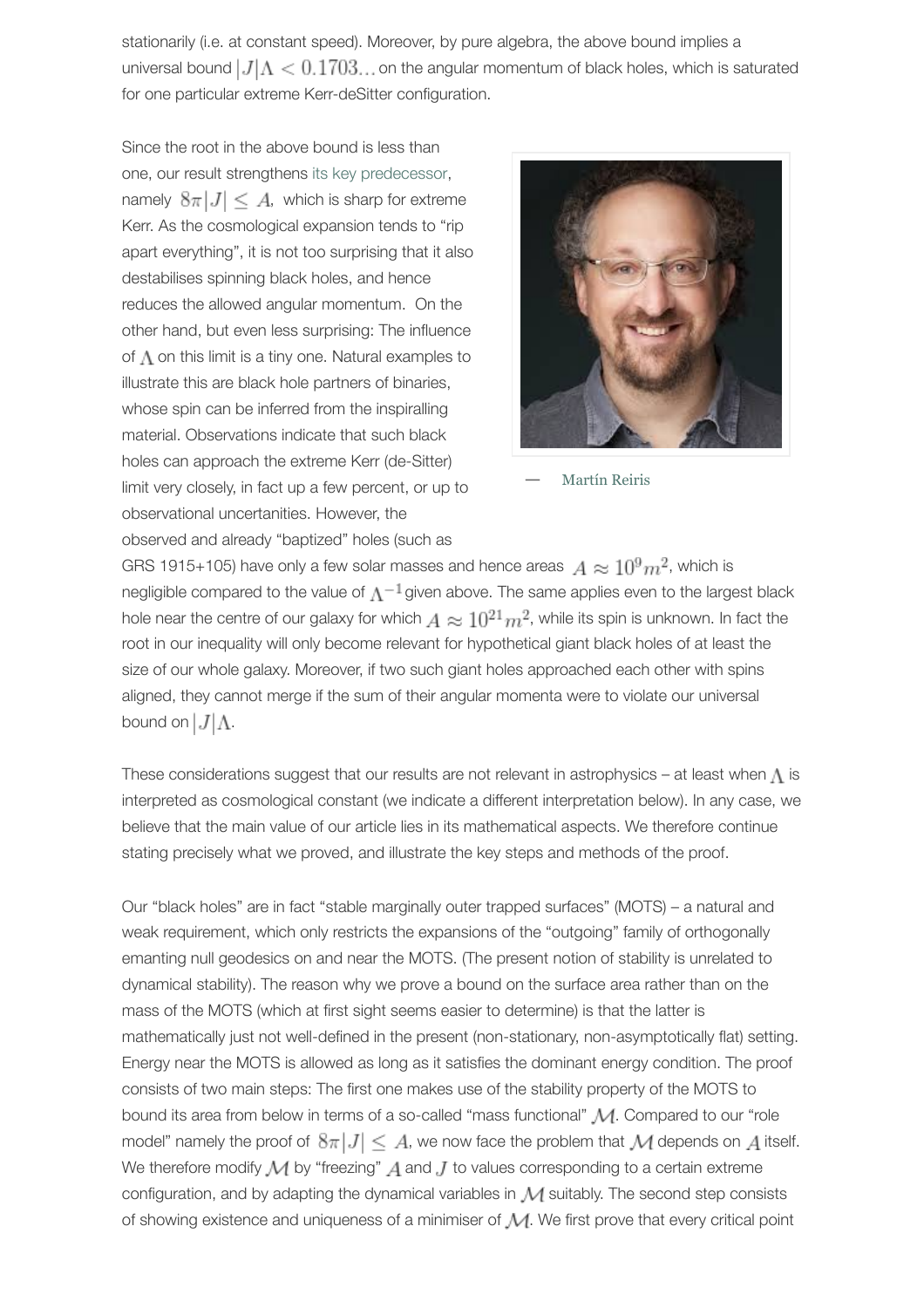

of  $M$  is a local minimum. It is at this point that  $\Lambda$  finally cooperates, as it allows to establish the required coercivity property of  $M$ . But reasonably well-behaved functionals on compact spaces without boundary either have a unique local (and hence global) minimum, or there is at least one local maximum as well – a fact which is intuitively clear from the following figure

**—** [Walter Simon](https://cqgplus.files.wordpress.com/2015/09/image.png)



and whose rigorous formulation is called "mountain pass theorem". In the present situation the first alternative applies, and the unique minimum corresponds to the horizon geometry of extreme Kerr-deSitter spacetimes.

We conclude with mentioning three possible applications and generalisations of our result. Firstly, we note that the above proof is completely insensitive to the value of  $\Lambda$ , while a term of " $\Lambda$ -form" also arises in our equations in the presence of matter with density  $\rho \geq \Lambda/(8\pi)$ . This allows an application of our area bound to black holes which might form inside stars, in particular inside [dense and rapidly spinning objects like millisecond pulsars. Secondly, we recall from another CQG](http://iopscience.iop.org/0264-9381/30/6/065017) paper that the bound  $A \geq 8\pi |J|$  has been strengthened to a form including electric and magnetic charges. Here an inclusion of  $\Lambda$  seems natural and possible. We note in this context that black holes may carry any type of charge as a purely "topological" effect, i.e. without containing any charged matter. Our last but not least remark concerns binary-black hole-collisions and their numerical simulations. In this business it is key to understand the distribution of energy and angular momentum between the emitted gravitational waves on the one hand, and the final black hole on the other hand. However, except for "head-on collisions" with aligned spins, this is clearly a non-axially symmetric setting. Applying area-angular momentum inequalities here is interesting, but this first requires a corresponding generalised notion of angular momentum. A